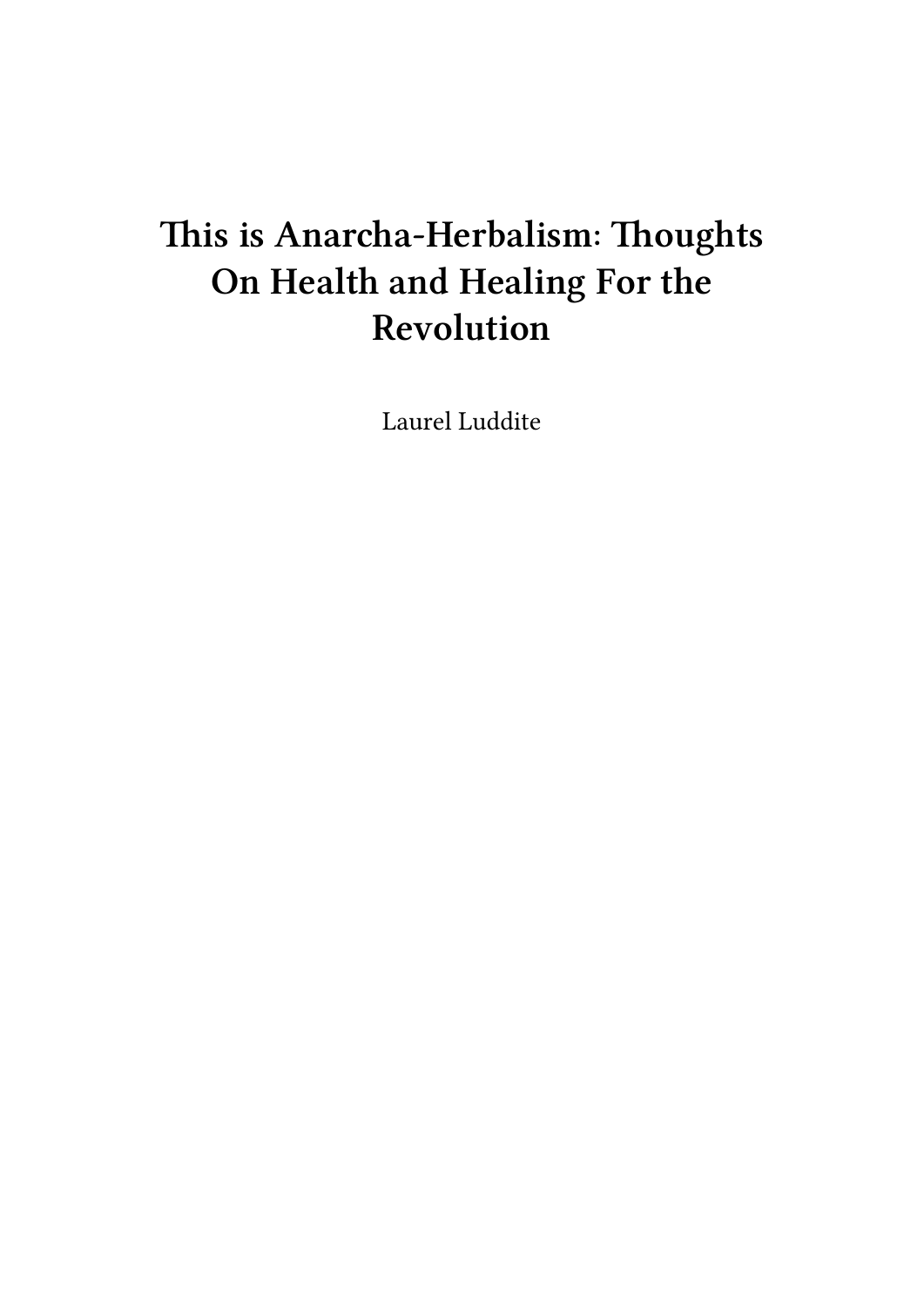# **Contents**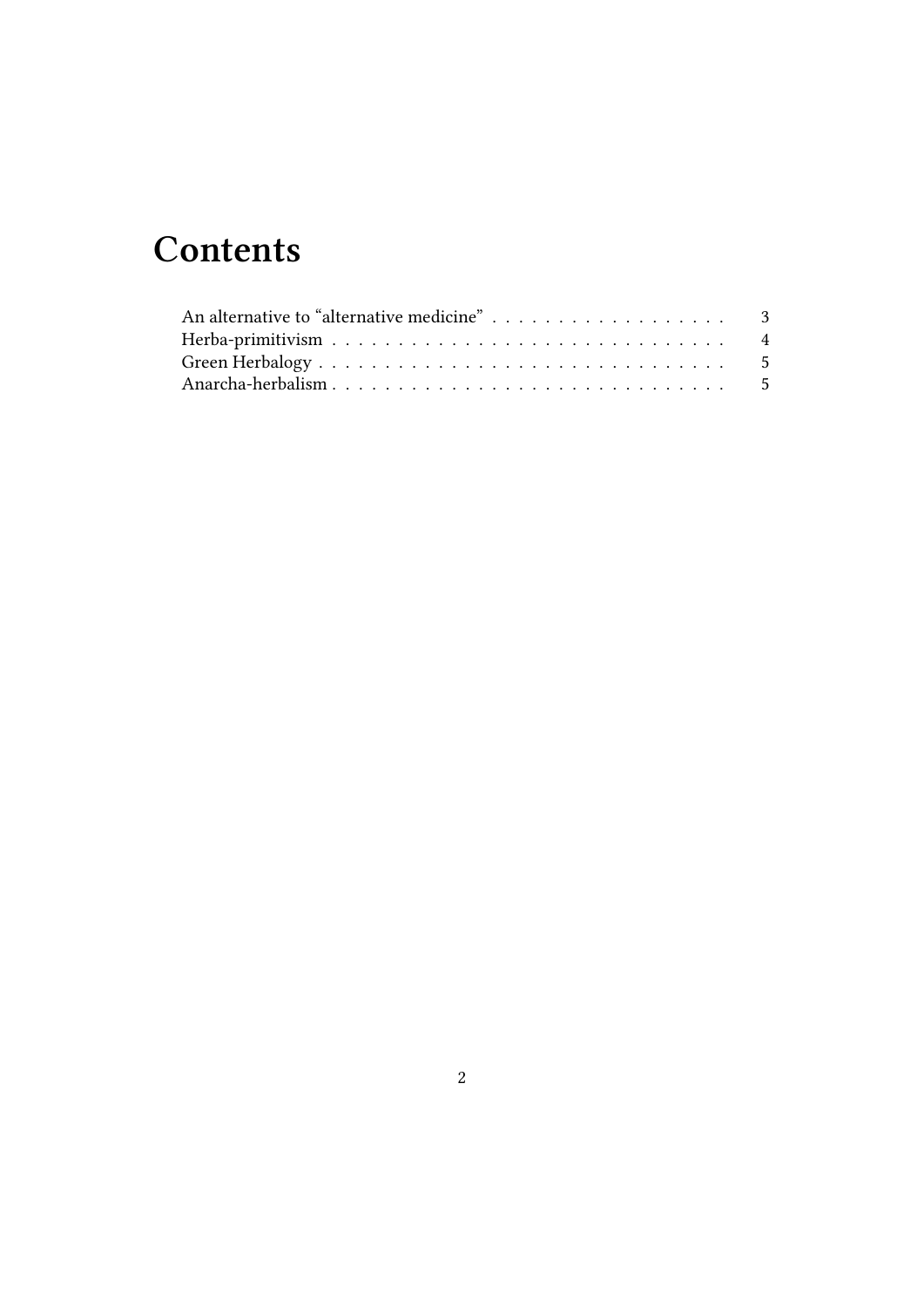My medicine chest is a council of bioregions, with representatives gathered together as I make my way around the world west of the Rocky Mountains. The Coptis root was picked out of the churned-up scar left by an excavator, at the retreating edge of the Idaho wilderness. The tiny amount of Pipsissewa leaves came from an ancient grove above the Klamath River just feet away from where the District Ranger sat on a stump talking about his plans to cut it all down. I am drying Nettles from the California creek where salmon die in the silt left after a century of industrial logging.

Every jar holds a story (often a ghost story of dying ecosystems and places gone forever). I am honored to have known the plants in their home places and to have studied their uses as medicine. But for people not lucky enough to roam throughout the wilds, purchased herbal preparations such as tinctures may be the link back to this sort of healing.

Like so much in this consumerist society, it is easy to ignore the connections between a bottle on a shelf in some store and a living, growing plant out in the world somewhere. It can be hard to know if the plant grows a mile away or on another continent. There is much to be said for reconnecting, for educating ourselves about the herbs we use and gathering our own medicine when we can. That's how we will be able to build a whole new system of healing — one that can support our movement away from the corporate power structure that medicine has become.

The development of a new medical system, or the recovery of ancient models, will be another link in our safety net when industrialism fails. It will keep us alive and kicking out windows now in the system's last days when so many people have no access to industrial medicine. And it will reestablish our connection to the real medicine that is the Earth.

# <span id="page-2-0"></span>**An alternative to "alternative medicine"**

The sort of herbal medicine popular these days (presented to us by the media and green capitalists as yet another exciting fad) has brought with it very little thought of a new way of healing. The plants, reduced to capsule form or, worse, to their "active ingredients", are just new tools to work with in the same body-machine that industrial medicine sees people as being. They become no different than pharmaceutical drugs or a scalpel blade: something to pry into the body-machine with and use to mess around with the parts. Except of course much less effective, because the herbs have been taken out of the system of healing in which they have their strength.

When the marketers of herbal products get their hands on a new "miracle cure", it can mean extinction for the plant. This is especially sad when so many living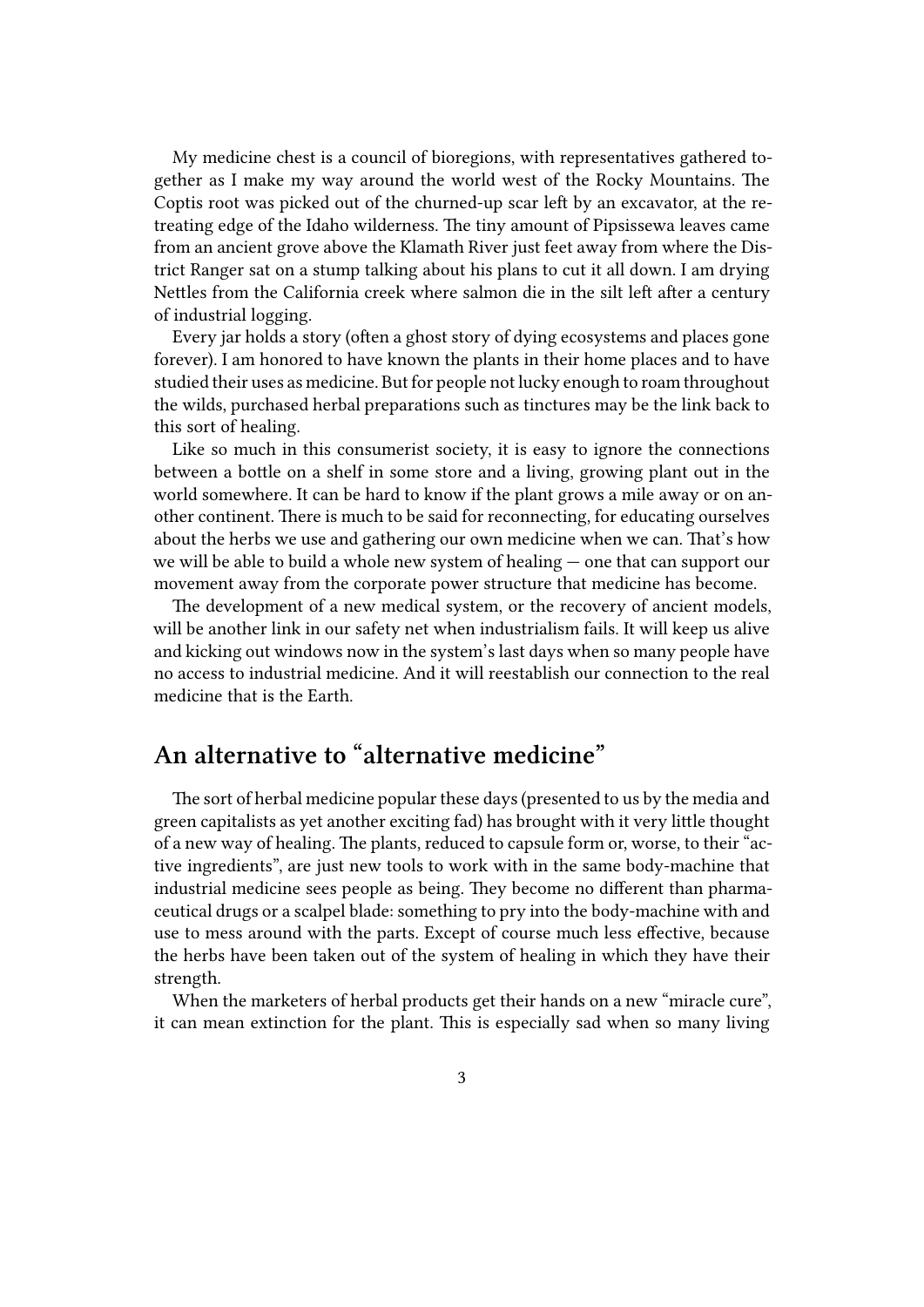creatures go into useless products or are wasted on conditions that they don't treat. (Has anyone else seen that Echinacea shampoo?) The classic example of this is Goldenseal, *Hydrastis canadensis*, a plant close to extinction in the wild. It has a couple of amazing actions in the human body but has mostly been marketed as a cure for the common cold, which it will do almost nothing to help. By the way, the largest brokers of wild-harvested Goldenseal and many other big-name herbs are multinational pharmaceutical corporations. Given American society's obsession with herbal Viagra, weight loss pills, and stimulants, most of the herbs on the mass market are being sacrificed to these ridiculous causes.

There is an alternative to "alternative medicine". Southwestern herbalist, author, and teacher Michael Moore probably said it best in one of his recent digressions from a lecture: "In this country, the herb business mostly revolves around recently marketed substances with new research, and it comes from them to us. Whereas we're trying to establish as much as possible (in this "lower level" if you will) the fact that we need to create a practice and a model that's impervious to faddism. We're trying to practice in a way that derives from practice rather than from marketing. Not from above to below but from below around. Keep it local. No centralization because centralization kills everything."

#### **Herba-primitivism**

So we need another way of looking at our bodies and the plant medicines. Seeing the two as interconnected and in balance is new to industrial culture, but in reality it is the most ancient healing model on earth. We knew it before we were people. Animals know how to use plants to medicate themselves. Their examples surround us, from dogs eating grass to bears digging Osha roots. Probably every human society has had some way of explaining how the body works and how plant medicines work in us.

One thing all herbalists know  $-$  dogs and bears included  $-$  is that a health problem is best treated before it begins. In more primitive societies where people have the luxury of listening to their own bodies it is easy to spot an imbalance before it turns into an acute disease state. This is where herbs are most effective. They work at this sub-clinical (and therefore invisible to industrial medicine) level of "imbalances" and "deficiency" and "excess".

This old/new healing system is subtle and requires a lot of self-knowledge, or at least self-awareness. It uses intuition as a diagnostic tool. Emotion, spirituality, and environment become medicines. The spirit and environment of the plants we gather affect their healing properties, and our relationship with those plants becomes very important.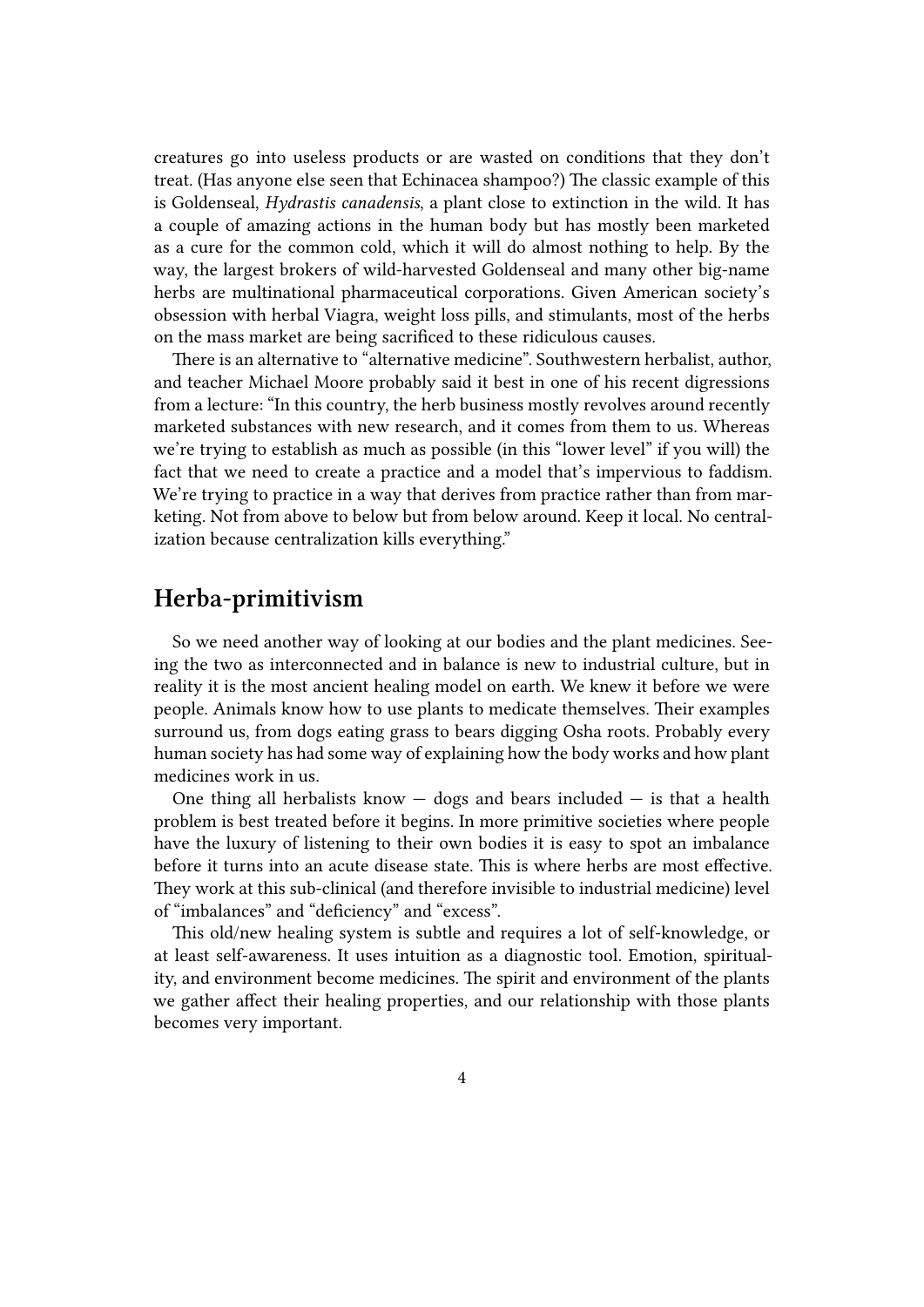# **Green Herbalogy**

When we take herbal medicine we are taking in part of the plant's environment. Everything it ate and drank and experienced has formed the medicine you're depending on, so you better make sure it gets all the best. When we are healed by plants, we owe it to them to look out for their kind and the places where they live. Traditional plant-gatherers often have a prayer they recite before they take anything from the wild. I usually say something along the lines of "OK, plant. You heal me and I'll look out for you. I got your back. No one's gonna build over you, or log you, or pick too much while I'm around." So this true herbal healing system has at its heart a deep environmentalism and a commitment to the Earth.

The bioregional concept is important to this model of healing. Plants' actions in our bodies are really quite limited by the chemicals they can produce from sunlight and soil. For every big-name herb on the market cut from the rainforest or dug from the mountains, there is most likely a plant with a similar action growing in your watershed. Some of the best medicines to maintain good health grow in vacant lots and neglected gardens around the world.

### **Anarcha-herbalism**

A society of people who are responsible for their own health and able to gather or grow their own medicines is a hard society to rule. These days we are dependent on the power structure of industrial health care — the secret society of the doctors, the white-male-dominated medical schools, the corporate decision makers with their toxic pharmaceuticals and heartless greed and labs full of tortured beings. That dependence is one more thing keeping us tied down to the State and unable to rebel with all our hearts or even envision a world without such oppression. With a new system of healing, based on self-knowledge and herbal wisdom, we will be that much more free.

Offering real health care alternatives will help to calm some people's fears about returning to an anarchistic, Earth-centered way of life. There is a false security in the men with the big machines, ready to put you back together again (if you have enough money). What is ignored is the fact that industrial society causes most of the dis-eases that people fear. Living free on a healing Earth while surrounded by true community and eating real food will prove to be a better medicine than anything you can buy.

What steps can we make now towards creating this new system of medicine? We all need to learn what we can about our own health. This can be through training in one or more of the surviving models of traditional healing and/or through self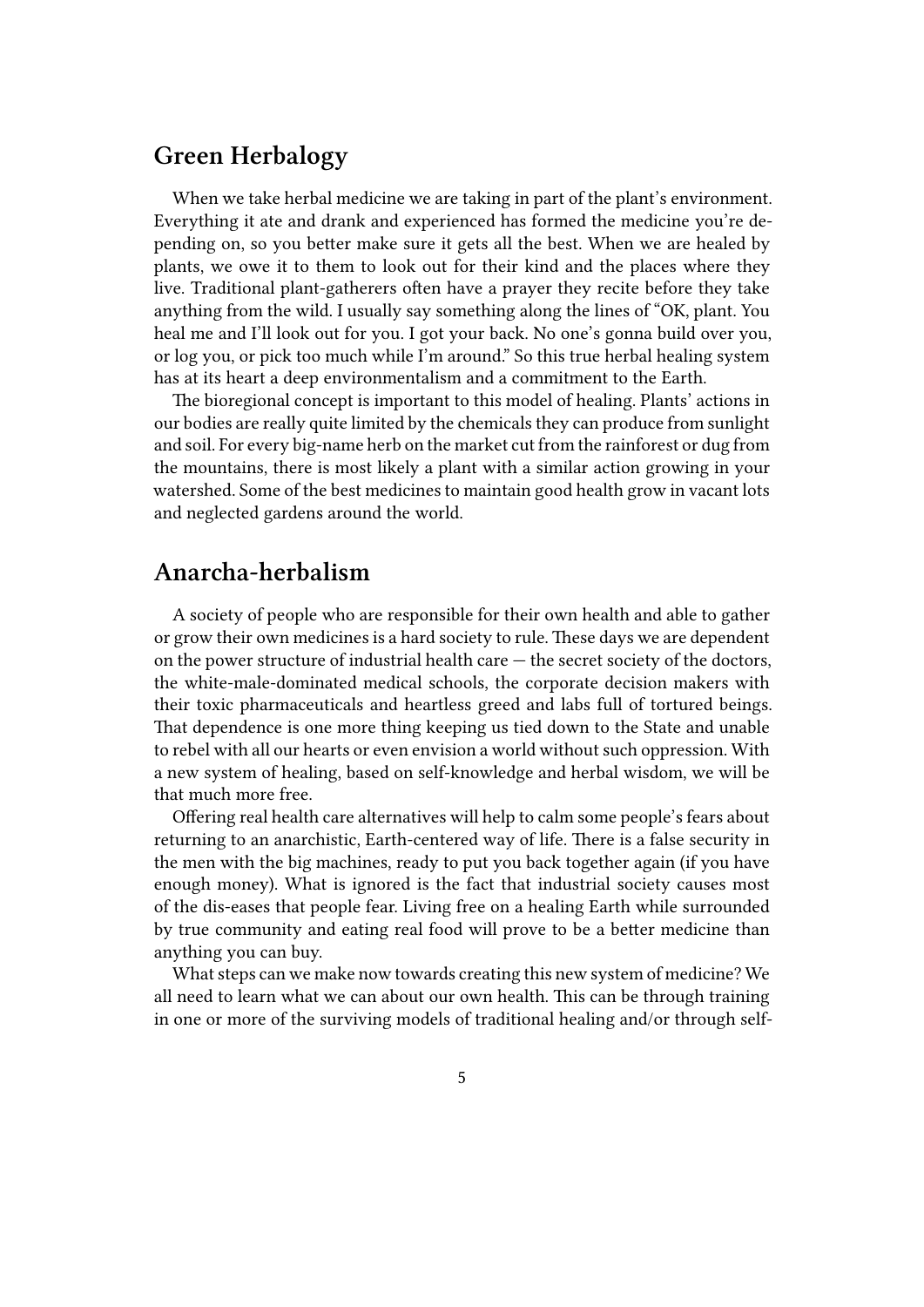observation. How do you feel when you're just starting to get a cold? What kinds of problems come up repeatedly, especially when you're stressed out? If you're a womyn, how long is your cycle and what does the blood look like? Understanding how our bodies act in times of health can help us recognize the very early stages of dis-ease when herbs are the most useful.

People who have some background in healing (in the traditional or industrial systems) can be a great help to those of us just learning. Healers who are working to form this new model, whether collectively or through their individual practices, should keep in mind that commitment to the Earth and a decentralized form are central to truly revolutionary medicine.

In these times of change, everything is being examined and either destroyed, rebuilt, or created from our hearts. Industrialism has affected every aspect of our lives — we are just starting to realize how much has been lost. Medicine is just one part of the machine that we have to take back and re-create into a form that works for the society we will become. Every herb, pill, and procedure should be judged on its sustainability and accessibility to small groups of people. We can start with ourselves, within our communities and circles, but should never stop expanding outwards until industrial medicine rusts in a forgotten grave, a victim of its own imbalances.